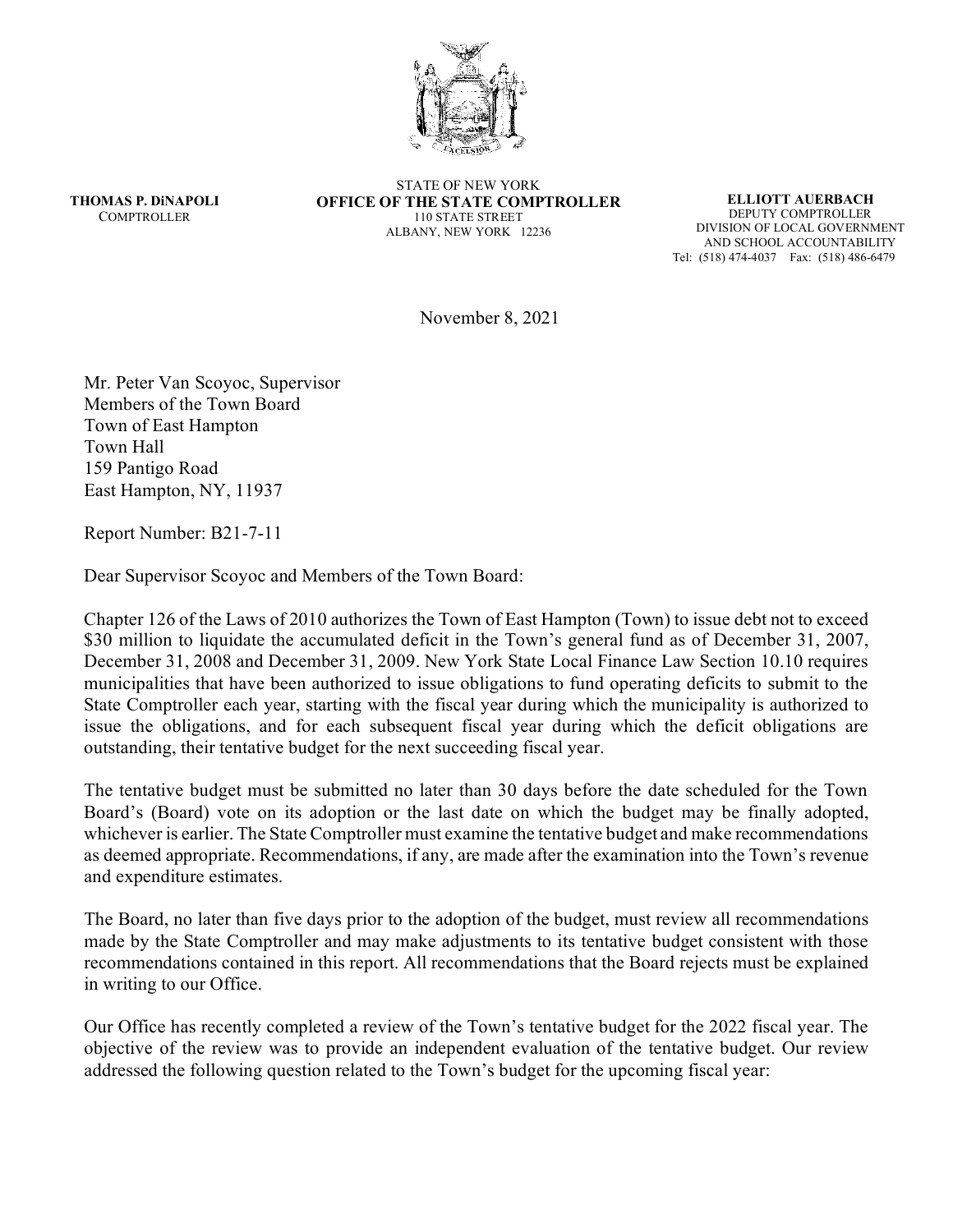• Are the significant revenue and expenditure projections in the Town's tentative budget reasonable?

Based on the results of our review, except for the matter described below, we found that the significant revenue and expenditure projections in the tentative budget are reasonable.

To accomplish our objective in this review, we requested your tentative budget, salary schedules, debt payment schedules and other pertinent information. We identified and examined significant estimated revenues and expenditures for reasonableness with emphasis on significant and/or unrealistic increases or decreases. We analyzed, verified and/or corroborated trend data and estimates, where appropriate. We identified any significant new or unusually high revenue or expenditure estimates, made appropriate inquiries and reviewed supporting documentation to determine the nature of the items and to assess whether the estimates were realistic and reasonable. We also evaluated the amount of fund balance appropriated in the tentative budget to be used as a financing source and determined if the amount of fund balance was available and sufficient for that purpose.

The scope of our review does not constitute an audit under generally accepted government auditing standards (GAGAS). We do not offer comments or make specific recommendations on public policy decisions, such as the type and level of services under consideration to be provided.

| The tentative budget                                                                                                                | <b>Figure 1: 2022 Tentative Budget</b> |                       |                  |                          |                 |  |
|-------------------------------------------------------------------------------------------------------------------------------------|----------------------------------------|-----------------------|------------------|--------------------------|-----------------|--|
| package submitted for<br>review for the 2022<br>fiscal year (summarized<br>in Figures 1, 2 and 3)<br>consisted of the<br>following: |                                        |                       |                  | <b>Financing Sources</b> |                 |  |
|                                                                                                                                     | Fund                                   | <b>Appropriations</b> |                  | <b>Appropriated</b>      | Real            |  |
|                                                                                                                                     |                                        |                       | <b>Estimated</b> | Fund                     | <b>Property</b> |  |
|                                                                                                                                     |                                        |                       | <b>Revenues</b>  | <b>Balance</b>           | <b>Taxes</b>    |  |
|                                                                                                                                     | General, Whole Town                    | \$33,918,512          | \$10,788,406     | \$1,203,169              | \$21,926,937    |  |
|                                                                                                                                     | General, Part Town                     | 31,056,376            | 4,289,817        | 763,598                  | 26,002,961      |  |
|                                                                                                                                     | Highway                                | 7,399,666             | 853,500          | 411,679                  | 6,134,487       |  |
|                                                                                                                                     | Solid Waste/Recycling                  | 6,997,121             | 2,764,200        | 285,090                  | 3,947,831       |  |
| Cover Letter<br>$\bullet$                                                                                                           | Airport                                | 5,953,854             | 5,878,594        | 75,260                   |                 |  |
| 2022 Tentative                                                                                                                      | <b>Total</b>                           | \$85,325,529          | \$24,574,517     | \$2,738,796              | \$58,012,216    |  |

- 2022 Tentative Budget
- Supplementary Information



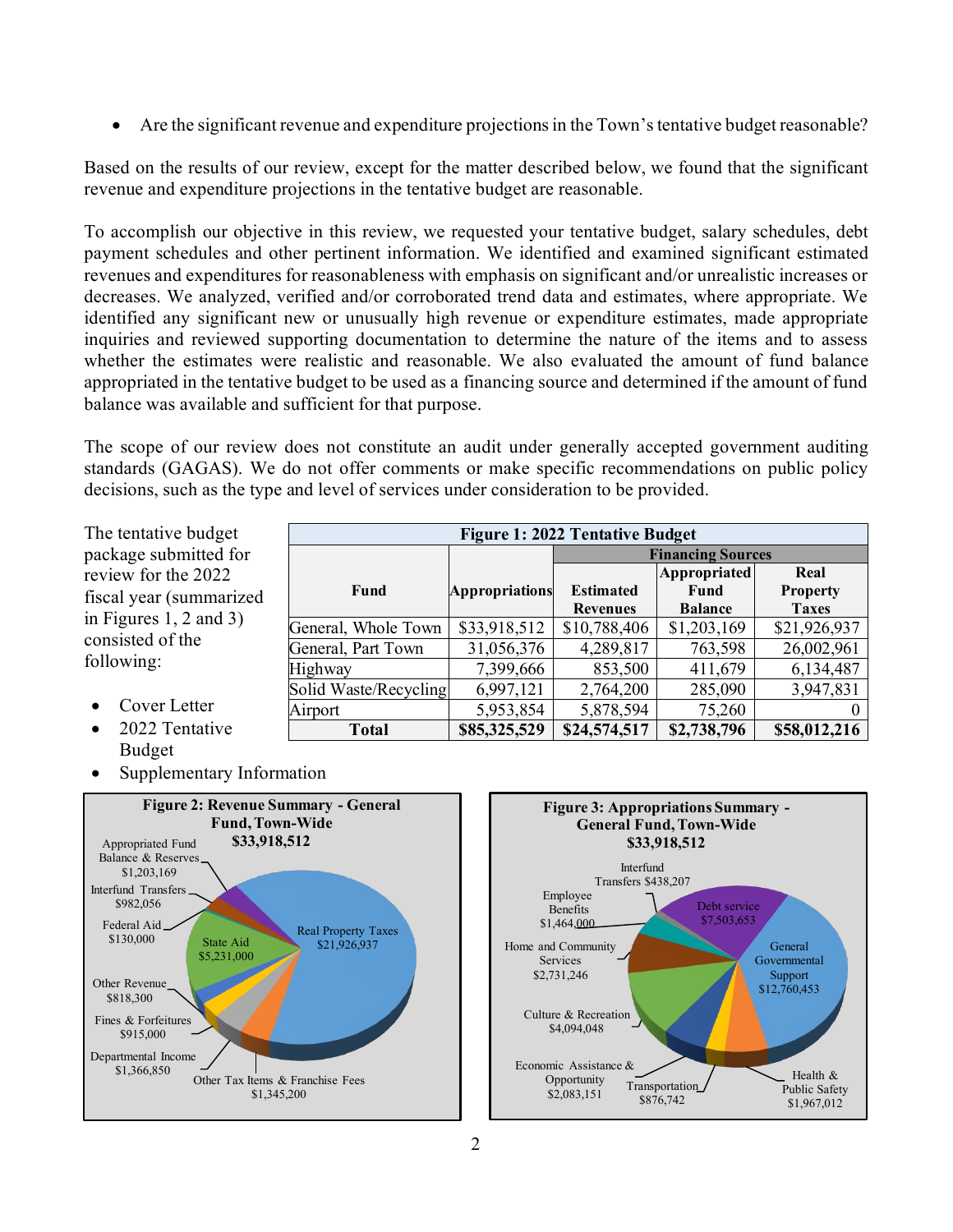## **Contingency Appropriations**

While the Town has not used contingency funds in the last two fiscal years, contingency appropriations provide the Town with a cushion against unforeseen events. Town Law authorizes the Town to include an appropriation for contingencies in an amount not to exceed 10 percent of the total budget, exclusive of certain budgeted expenditures. Since the Town can appropriate a total of as much as \$7,219,371 for contingency purposes in the funds examined and a total of \$249,556 (Figure 4) was appropriated, we recommend that the Town carefully consider how much it sets aside in this account.



## **Tax Cap Compliance**

General Municipal Law Section 3-c establishes a tax levy limit on local governments. The law generally precludes local governments from adopting a budget that requires a tax levy that exceeds the prior year tax levy by more than 2 percent or the rate of inflation, whichever is less, unless the governing board adopts a local law to override the tax levy limit.

The Town's 2022 tentative budget complies with the tax cap levy limit. The 2022 tentative budget includes a proposed tax levy<sup>[1](#page-2-0)</sup> of \$62,265,120, which increases the 2022 tax levy within the limits established by law. In adopting the 2022 budget, the Board should be mindful of the legal requirement to maintain the tax levy increase to no more than the tax levy limit as permitted by the law, unless it properly overrides the tax levy limit.

We request that you provide us with a copy of the adopted budget.

We hope that this information is useful as you adopt the upcoming budget for the Town. If you have any questions on the scope of our work, please feel free to contact Ira McCracken, Chief Examiner of the Hauppauge Regional Office, at (631) 952-6534.

Sincerely,

Elliott Auerbach Deputy Comptroller

<span id="page-2-0"></span><sup>&</sup>lt;sup>1</sup> When calculating the tax levy limit, the Town must include the tax levy for the town-wide general fund, part-town general fund, highway, and all special districts.